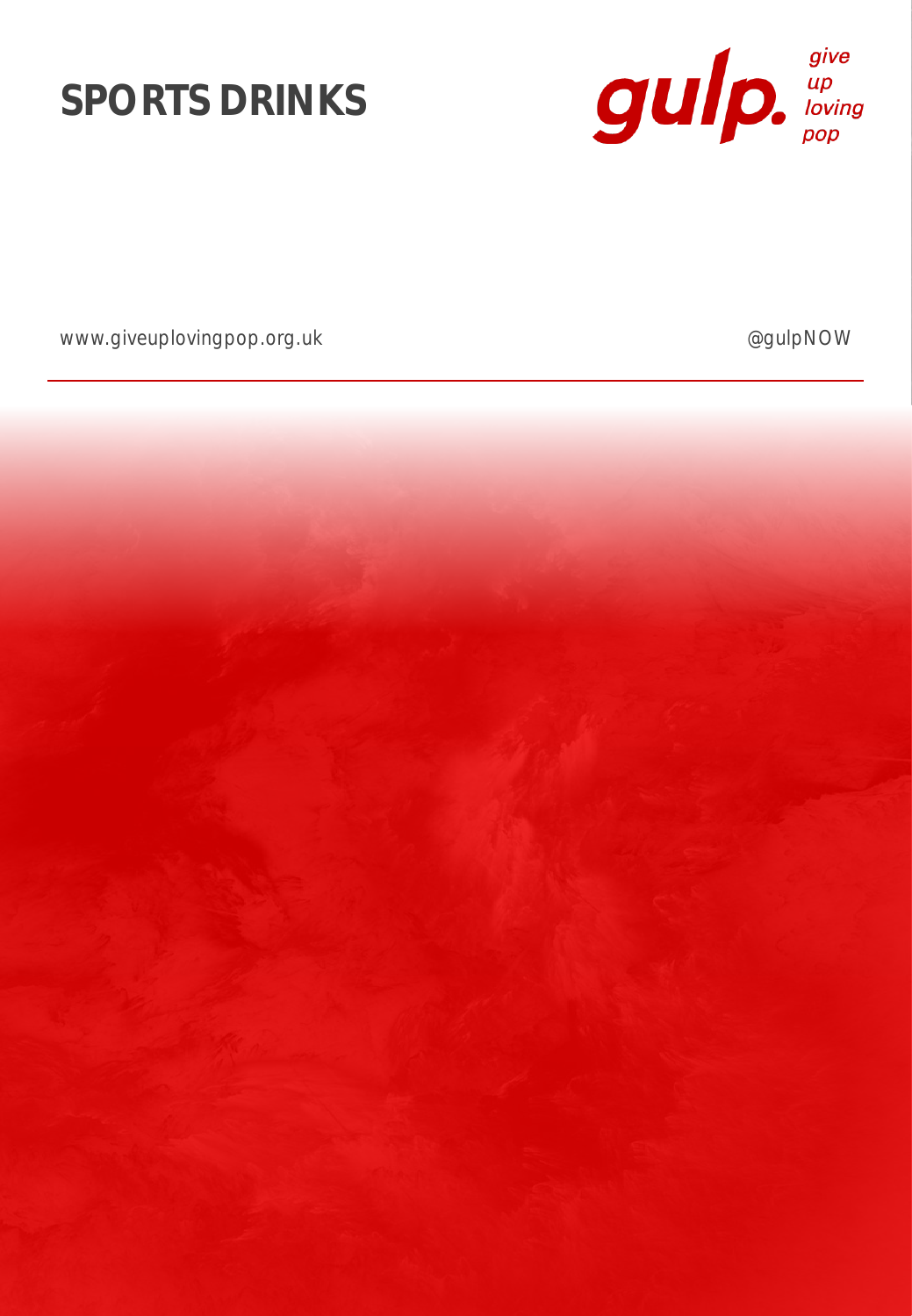## **SPORTS DRINKS**

**All text tables, copyright Health Equalities Group 2017**

**Primary authors:** Michael Viggars, MA

**Health Equalities Group 151 Dale Street Liverpool L2 2JH United Kingdom**

www.giveuplovingpop.org.uk @gulpNOW

 $g$ ulp.  $\int_{\text{Poisson}}^{\text{give}}$ 



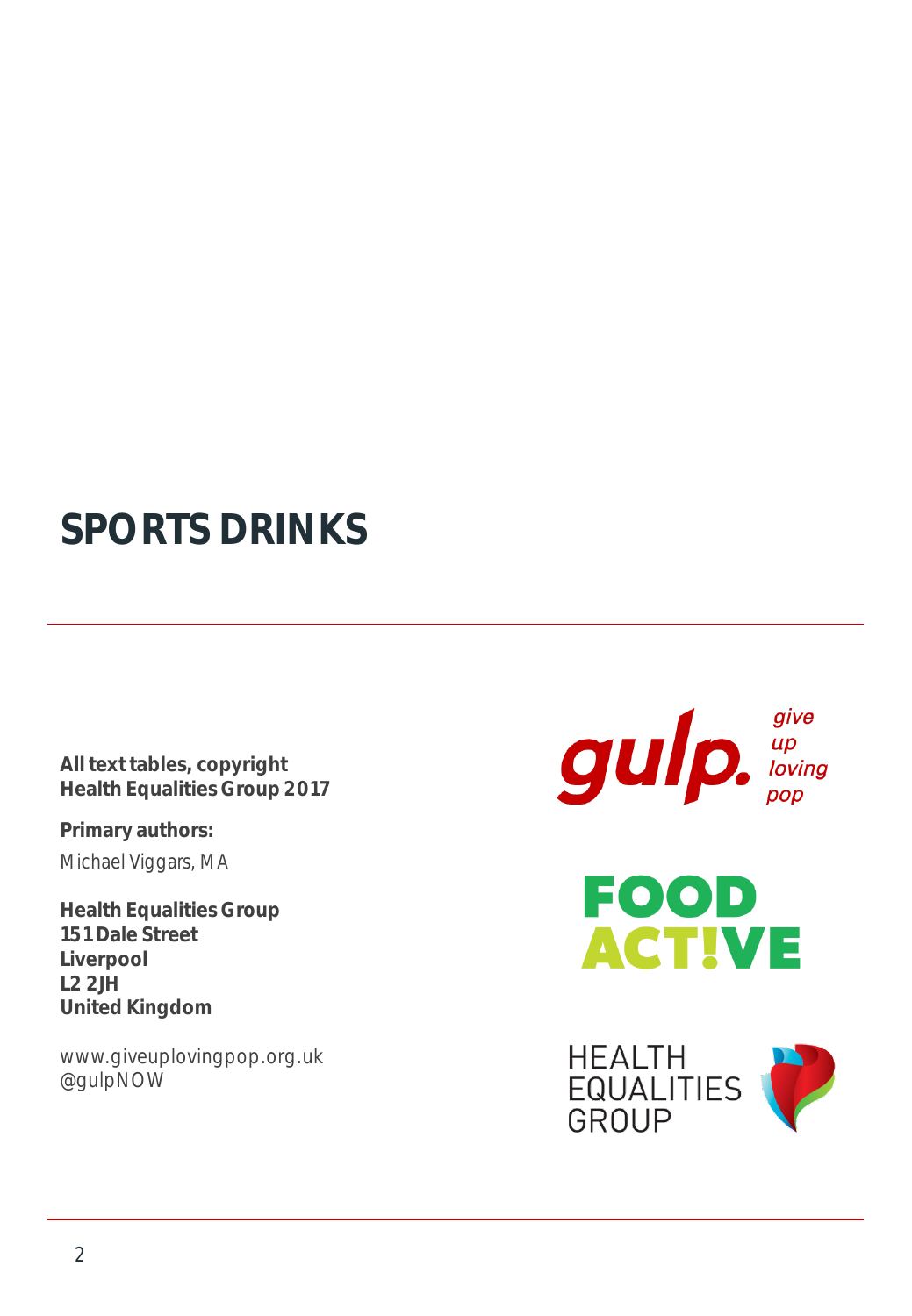## **CONTENTS**

| Foreword                                 | 5  |
|------------------------------------------|----|
| Introduction                             | 6  |
| Emergence of the Sports Drink Industry   | 6  |
| Convergence of the Sports Drink Industry | 6  |
| <b>Types of Sports Drinks</b>            | 7  |
| Performance Enhancement                  | 7  |
| Critique of the Sports Drink Industry    | 9  |
| Sports Drink Research & Misconceptions   | 9  |
| <b>Sports Drinks Marketing</b>           | 10 |
| Recommendations                          | 11 |
| References                               | 13 |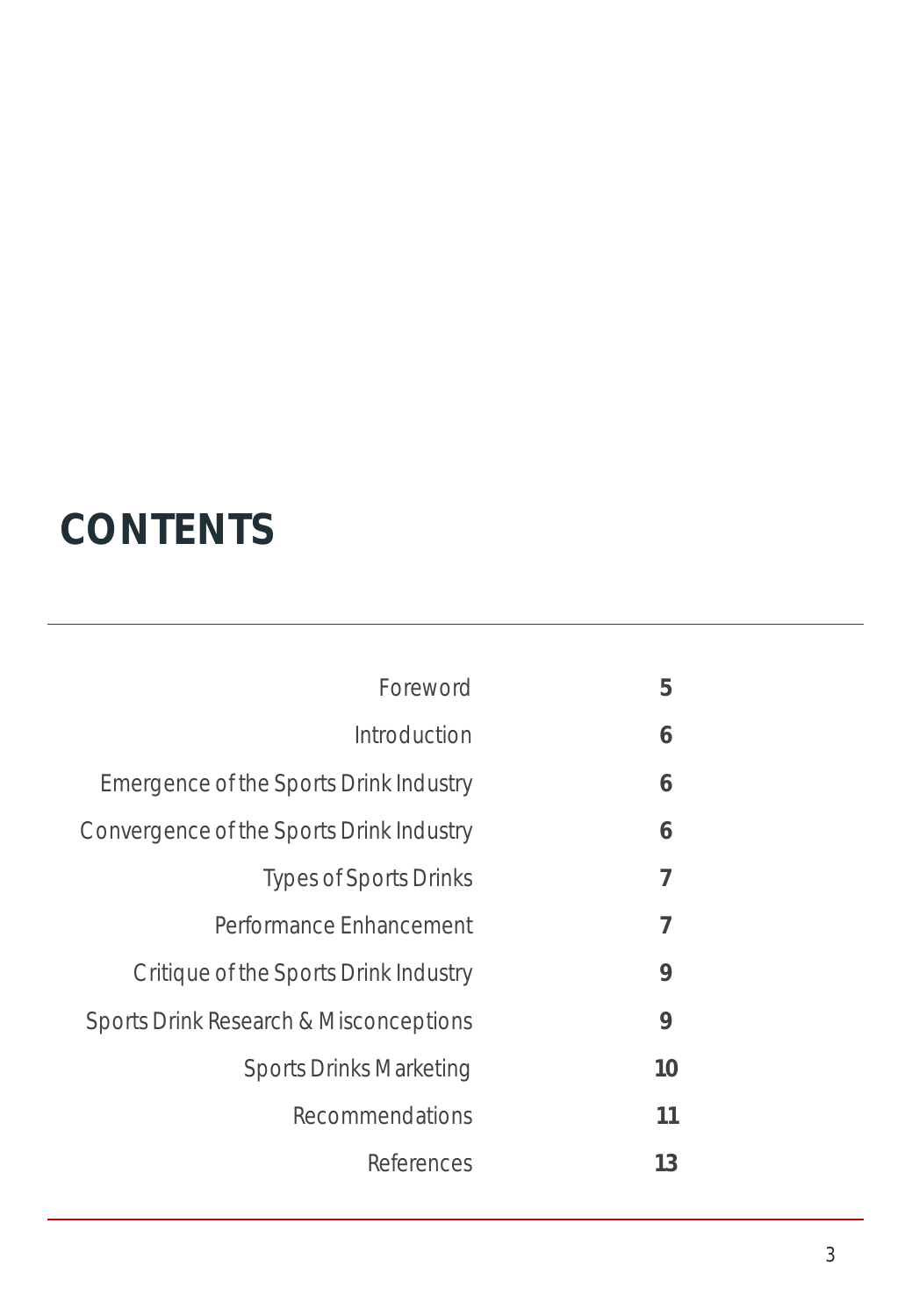**Drinking sports drinks can hinder**

# **WEIGHT LOSS EDUCATIONAL ATTAINMENT SPORTING PERFORMANCE**

**www.giveuplovingpop.org.uk @gulpNOW**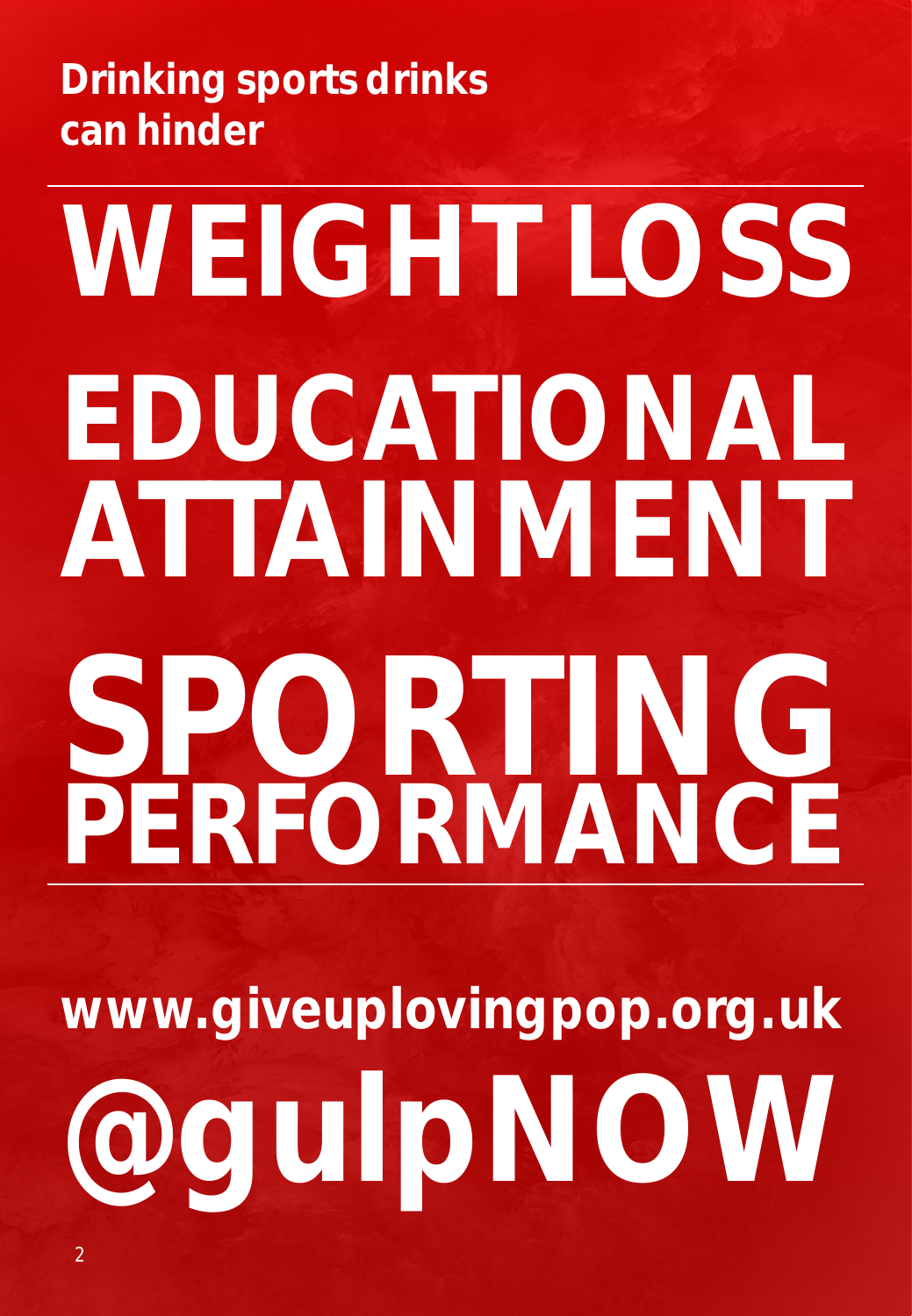

## **FOREWORD**

Sports drinks are a relatively recent phenomenon, yet anatomically modern humans have been running around for some 200,000 years. So why do we need them?

The producers of sports drinks keenly emphasise that their products optimise hydration before, during and after physical activity  $-$  and may even be better than water – but the evidence is tenuous.

Many issues have been raised with how and why the sports drink industry conducts its research. Sports drinks are routinely tested on highly trained young men in laboratory settings and therefore any results cannot be generalised to an inactive, sedentary population.

Experts have concluded that for the general public, water and a balanced diet is all that is required to facilitate regular exercise.

### **Michael Viggars**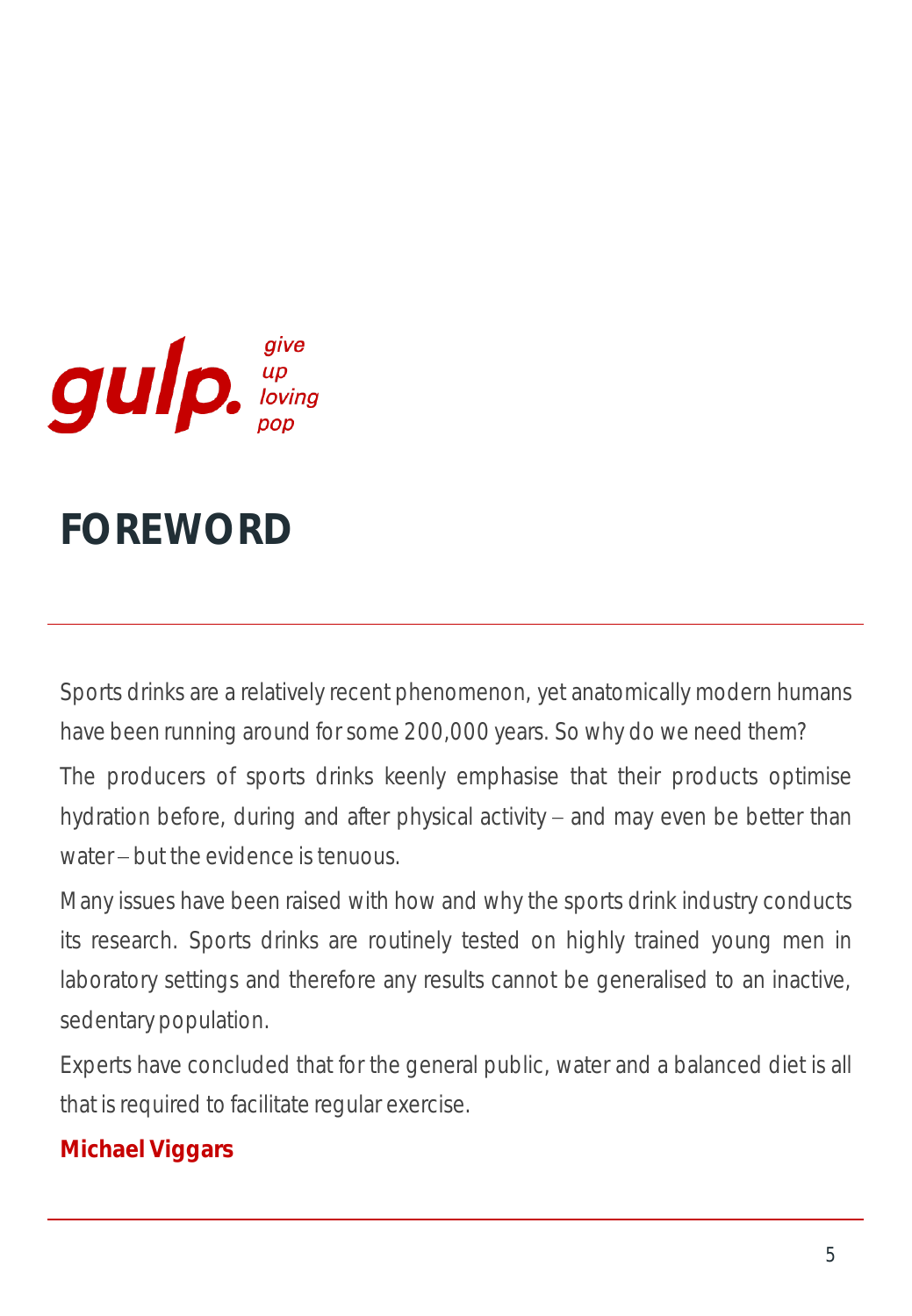#### **Introduction**

Sports drinks are a particular type of soft drink that are usually rich in carbohydrates (in the form of sugar), minerals, electrolytes and flavourings and are alleged to optimise hydration before, during and / or after physical activity and improve athletic performance. They are not to be confused with energy drinks such as Red Bull or Monster, which contain high concentrations of caffeine designed to increase alertness and fend off drowsiness.

In contrast to energy drinks, sales of sports drinks appear to be in decline in the UK, peaking at 165 million litres sold in 2011, falling to 150 million litres in 2013-a decrease of just over 9%. This may be attributed to the aggressive marketing strategies of energy drinks targeting the same consumer group as the sports drink industry.

**Emergence of the Sports Drink Industry** In 1965, Dr. Robert Cade, assistant professor in the renal division of the College of Medicine at the University of Florida, was contacted by Dewayne Douglas, assistant coach of the Florida Gators Freshman football team, after 25 American football players had been admitted to the hospital infirmary the previous weekend due to heat exhaustion and dehydration.

Douglas needed something to "negative the strain that the brutal summer heat had inflicted upon his players". Cade supposedly *knew* that replacing fluids would be a true advantage for the team-hardly a scientific approach—as the team's loss of fluids through sweating led to dehydration, salt depletion and in some cases heatstroke.

They found that adding glucose to a saltwater solution increased the rate at which

both sodium and water were absorbed by the small intestine. Naturally, they concluded that a drink containing glucose and sodium would be valuable to athletes requiring instant rehydration.

The physiological hunch that their prototype, lemon-tinged, glucose-salt solution would benefits the Gators paid off. The drink was given to players in a game versus the heavily favoured Louisiana State, ranked fifth in the country. The University of Florida Gators came from behind to win 14- 7. Gatorade was born.

**Convergence of the Sports Drink Industry**

In an interview in 2005, Dr. Robert Cade said:

*never thought about the commercial market. The financial success of this stuff really surprised us. I am proud that Gatorade was based on research into what the body loses in exercise. The other sports drinks were created by marketing companies.* "[1].

Whilst Gatorade appears to have been created with honest intentions, a quickly developing market saw several competitors enter due to the commercial potential. Gatorade currently dominates the North American sports drink market, holding a 77.2% share to Powerade's 21.7% [2], a share they undoubtedly wish to maintain.

When considering the UK market, energy drinks such as Red Bull are often considered a type of sports drinks, and frequently claim to benefit the consumer in similar ways. To learn more about energy drinks, please see our energy drinks briefing.

Contrary to Dr. Cade's statement, the most common UK sports drink - Lucozade Sport began life as 'Glucozade' and was designed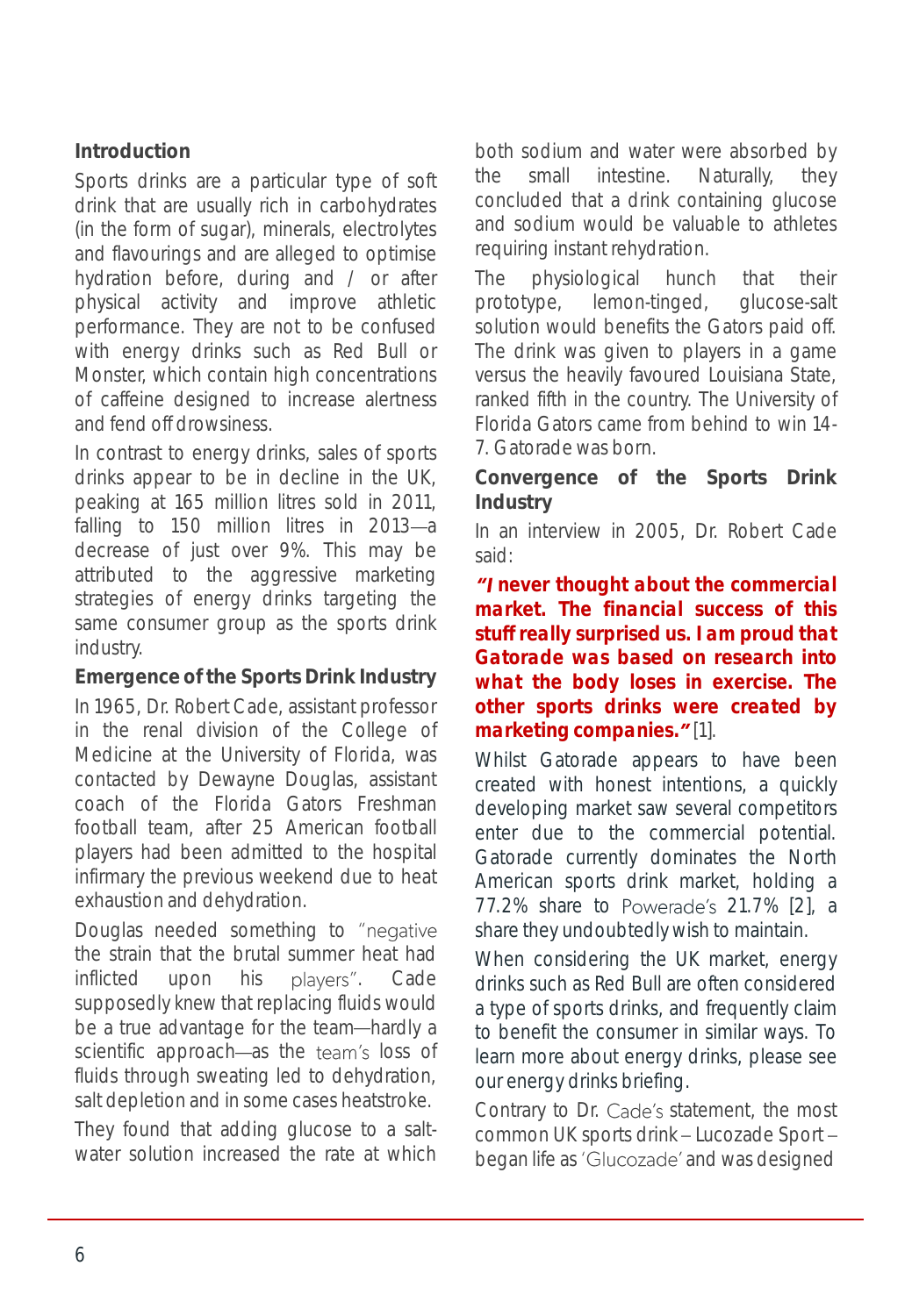In 1927 by William Owen, a Newcastle chemist, as a source of energy for people suffering from illnesses such as the common cold and influenza.

Following a major rebrand in the 1980s, brought on in part by the commercial success of Gatorade across the pond, Lucozade shook off the 'hospital champagne' label and began targeting young people rather than 'stay-at-home mothers', tripling their sales to £75 million in the process. Their slogan changed from "Lucozade aids recovery" to "Lucozade replaces lost energy" taking on a broader meaning and opening up new markets.

#### **Types of Sports Drinks**

There are three main classifications of sports drinks containing various concentrations of fluid, electrolytes and carbohydrates.

The rationale is that different athletes competing in different sports have different needs before, during and after exercise; and therefore sports drinks are tailored to match exact specifications.

#### Isotonic

These drinks containing similar concentrations of salt and sugar as in the human body. This allows replenishment of fluids lost through sweating and supplies a boost carbohydrate. Isotonic drinks are the preferred choice for the vast majority of athletes, including middle and longdistance runners and those involved in team sports. These are the most commercially available of sports drinks.

#### Hypertonic

Hypertonic drinks contain a higher concentration of salt and sugar than the human body and are normally consumed post-workout to supplement daily carbohydrate intake and top-up muscle

glycogen stores. They are occasionally used in ultra-distance events to meet the high energy demands but most are used in with with isotonic drinks to replace lost fluids.

#### Hypotonic

Hypotonic drinks contain a lower concentration of salt and sugar than the human body, quickly replacing fluids lost through sweating. These drinks are suitable for athletes who require rehydration without a carbohydrate boost, such as gymnasts.

#### **Performance Enhancement**

Sports were initially conceived to be an aid to athletic performance and therefore it is necessary to understand their constituents and what they may offer during exercise.

#### **Water**

Water is abundant in the body, making up 60% of our body mass, and serves many vital functions, such as transportation of nutrients and oxygen and removal of waste products, lubrication of joints and serves as a medium for chemical reactions in the body. During exercise, heat is produced during the process of converting chemical energy into mechanical energy; therefore to prevent us overheating, we regulate our body temperature through sweating. As sweat evaporates, heat is released. This can also impact the relative solute concentrations.

Sweat production as a consequence of physical activity can amount to 1-2 litres per hour, depending on exercise intensity, duration, clothing, air movement and humidity [3]. Unless body water is replaced at appropriate times and in appropriate amounts we can become dehydrated. Even mild dehydration (about 2% loss of body weight) can result in headaches, fatigue and reduced physical and mental performance [4].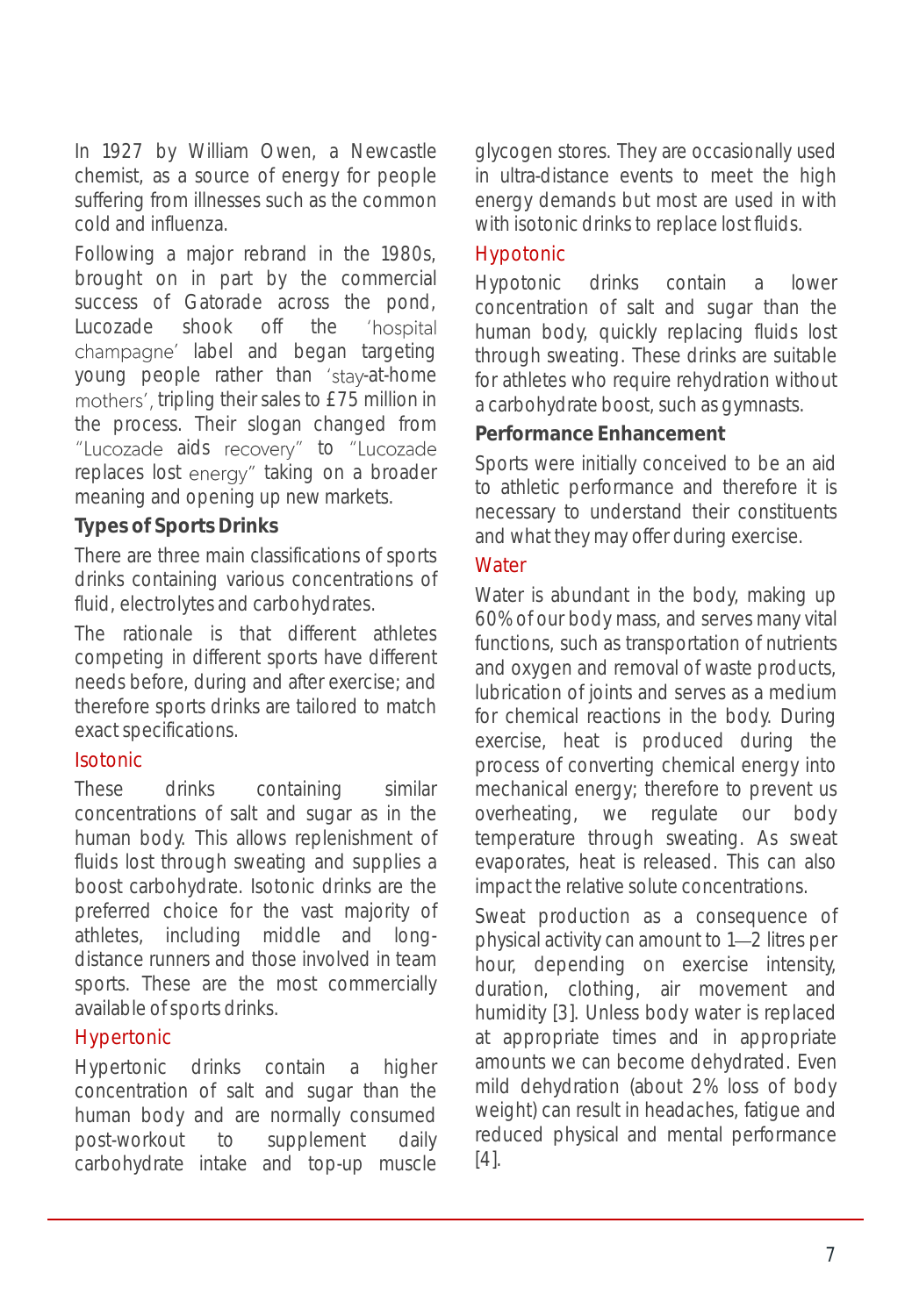#### Sugar

The human body can derive energy from a number of different sources including carbohydrates, fats and proteins. The rate at which energy can be produced from these macronutrients varies, and therefore different energy sources are suitable for different types of exercise.

At low to moderate intensity exercise the body has enough time to break down fatty acids to produce energy. Even in a very lean individual there is enough adipose tissue and muscle triglycerides (fats) to sustain exercise for several hours.

However, as physical exertion and energy demand increase, the body switches to carbohydrate as the primary energy source of energy as it can be metabolised much more quickly-although availability of carbohydrate is much lower and cannot be sustained for extended periods of time.

The fact that carbohydrate can be broken down to produce energy so quickly provides the rationale for their presence in sports drinks.

Ultimately, glucose is the major useable source of carbohydrate energy and can be metabolised anywhere in the body and that is why it is found in such vast quantities in sports drinks.

#### **Electrolytes**

Before we can move, our brain has to send a signal through a nerve to a muscle or a group of muscles asking it to contract; the muscle(s), which are attached to bones by tendons, then become shorter, pulling on the bone, producing movement. Critically, the stimulus from the brain must be great enough to generate an impulse to cause contraction of the muscle.

Without sufficient levels of sodium and potassium our muscles cannot contract efficiently. When we sweat, sodium and potassium are released giving sweat its salty taste. Energy drinks contain electrolytes, which include sodium and potassium, and occasionally calcium and chloride, all intended to prevent muscle fatigue.

However, sodium is secreted by the pancreas into the large intestine (where water is absorbed) and does not necessarily need to be supplemented. Cairns & Lindinger suggested that with moderate intensity exercise, the combined shifts of sodium and potassium would be insufficient to cause fatigue. In fact, the body can detect falling levels of sodium and potassium concentrations and increase blood flow to this area, providing more of these electrolytes [5] - negating the need for sports drinks at this intensity.

Lucozade Sport Orange contains 32g of sugar per 500ml; the government's scientific advisory committee on nutrition (SACN) has recently recommended cutting sugar intake by 50%. This means that one bottle of Lucozade Sport will exceed recommended daily intakes of 'free sugars' for the majority of age groups.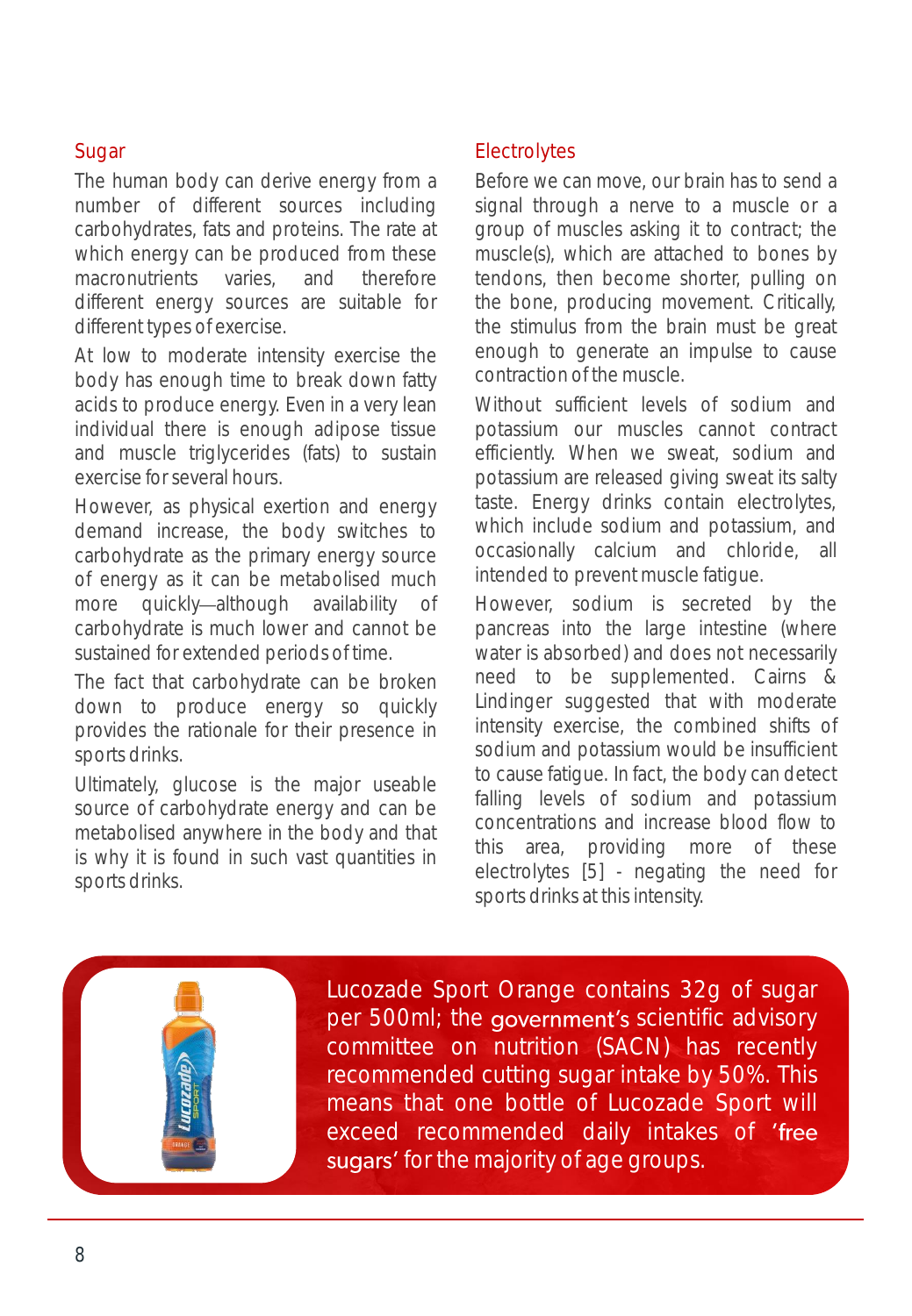**Critique of the Sports Drink Industry**

Ultimately, sports drinks are a variety of soft drink and the harmful effects of consumption of sugar-sweetened beverages are well documented (see our 'Facts on Sugar' briefing). However, sports drinks are alleged to perform a specific function-that is to hydrate an individual before, during and / or after exercise and improve athletic performance.

Several issues have arisen regarding the research methodologies used to support the claims made by sports drinks companies as well as the claims themselves bending the truth and misleading customers.

Interestingly, despite Lucozade's rebranding exercise in the 1980s, the constituent parts of Lucozade Sport have remained largely the same and not too dissimilar to Gatorade and Powerade. In fact, disregarding flavourings, Gatorade has changed very little in the 50 years since its inception.

According to their marketing department, Gatorade is the world's most successful, most iconic and most scientifically researched sports drink and claims to hydrate athletes, replenish electrolytes and provide fuel for working muscles [6]. Noakes suggests it is more accurate to state that:

#### **Gatorade is the sports drink whose effects on the human body during exercise have been the most thoroughly .**

A systematic assessment of the evidence underpinning sports performance products conducted by Heneghan and colleagues (2012) asked manufacturers to supply details of the studies supporting their product claims [7]. Only GlaxoSmithKline (then owner of Lucozade) complied and supplied data gathered from 1971 to 2012. Of the

176 studies supplied, only 106 could be critically reviewed.

**Sports Drink Research & Misconceptions**

Much of the research on sports drinks and their effect on metabolism is conducted on highly homogenous groups of athletes with similar physiological measures. This means that whatever the outcome, the research can only be applied to individuals matching the profile of the participants in the study, and can't be generalised to a largely sedentary population. In other words, it is impossible to know whether Lucozade will improve sporting performance in members of the general public from the data collected. Heneghan and colleagues reported:

#### **40 years of sports drinks research does not seemingly add up to much, particularly when applying the results to the general public.**

Heneghan surmised that the methodological issues identified with Lucozade's research could be applied to all other sports drinks.

#### The Thirst Fallacy

There is a common misconception that thirst is not a good indicator of hydration, a fallacy that has leant itself well to the marketing of sports drinks. Gatorade once said:

**Your brain may know a lot, but it k k when your body** is **thirsty"** [8] - leaving us all to wonder if the brain can't figure out when we need a drink, what can?

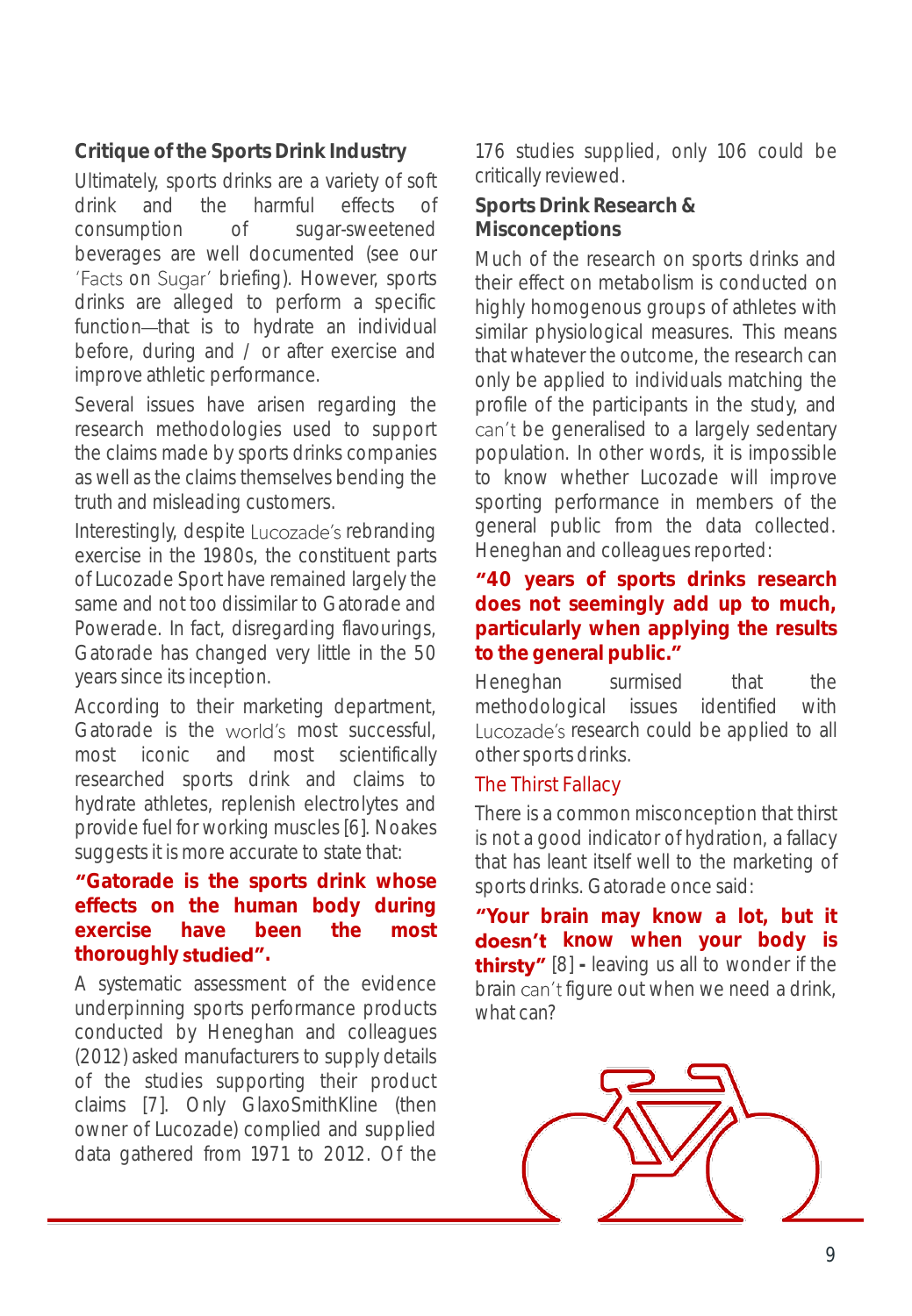

*Click the boxes above to see first-hand how sports drink companies market their products to children and adolescents.*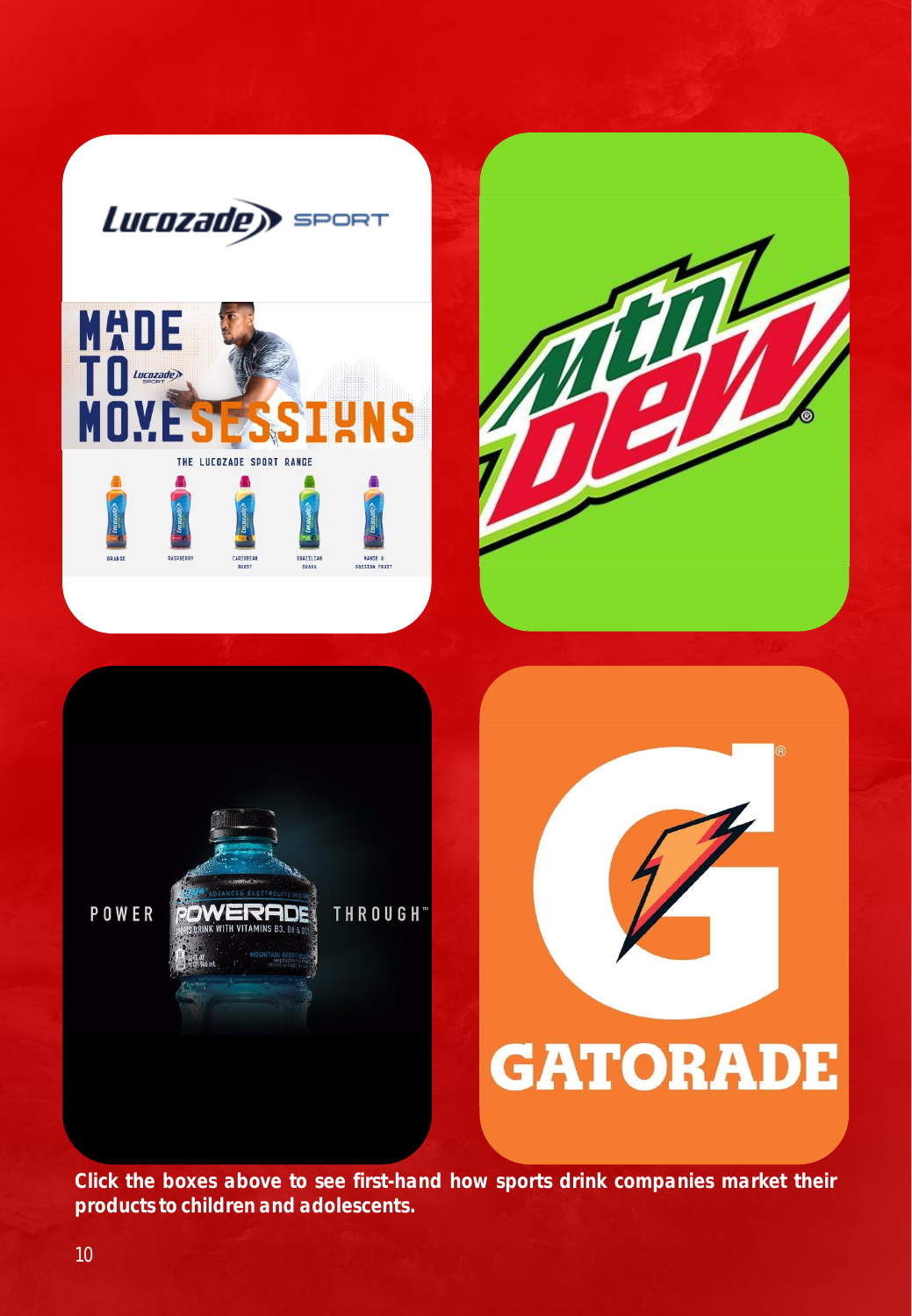#### Urine Colour

Urine colour is sometimes proposed as a simple way to assess hydration status, with darker urine representing dehydration and lighter urine characterising good hydration status. Many sports drink manufacturers, including Lucozade, provide a colour chart to estimate your current hydration status (see Figure 1 on the following page).

However, an examination of the evidence by Heneghan and colleagues found that no study has directly investigated the correlation between urine colour and performance or the correlation between urine colour and thirst.

Urine colour should not be considered as the sole determinant of hydration status. The combination of thirst, in addition to darker coloured urine, provides a reasonable indication of dehydration.

Of those supporting the urine colour tool as a marker for hydration status, they admitted findings could be compounded by sports drinks themselves, diluting the urine through excretion of excess sugars-no doubt a happy coincidence for sports drink manufacturers.

#### **Recommendations**

Before considering evidence-based recommendations it is important to remember that sports drinks are a relatively recent phenomenon-yet anatomically modern humans have been running around for some 200,000 years. So do we really need them for their unsubstantiated benefits?

#### Hydration

Sedentary men are advised to consume approximately 2.5 litres of water per day, rising to 3.5 litres if they are moderately active. Data on the amount of water women

should drink is lacking but due to their lower body mass, it is suggested that they should consume 0.5-1 litre less than men [3].

#### **Reference Intake (RI) of water ml/day**

|                  | Children  |        |
|------------------|-----------|--------|
|                  | Male      | Female |
| 6-12 months      | 800-1000  |        |
| $13 - 24$ months | 1100-1200 |        |
| $2 - 3$ years    | 1300      |        |
| 4-8 years        | 1600      |        |
| 9-13 years       | 2100      | 1900   |
| 14 + years       | 2500      | 2000   |

Water is consumed from different sources. which include bottled water, tap water, beverages and the moisture contents of foods. Fruit and vegetables contain between 80-95% water; fish (~75%), meats (~55%) and cheeses(45%).

However, there is so much variation in our shapes and sizes and the types of activity that we may or may not take part in making it very difficult to suggest a 'one size fits all' amount. Drinking in response to our thirst mechanism is the best way to maintain hydration.

These values apply only to conditions of moderate environmental temperature and moderate physical activity levels. Water losses incurred under extreme conditions of external temperature and physical exercise, which can be up to 8000ml/day have to be replaced with appropriate amounts. In such instances concomitant losses of electrolytes have to be replaced adequately to avoid hypo-osmolar disturbances.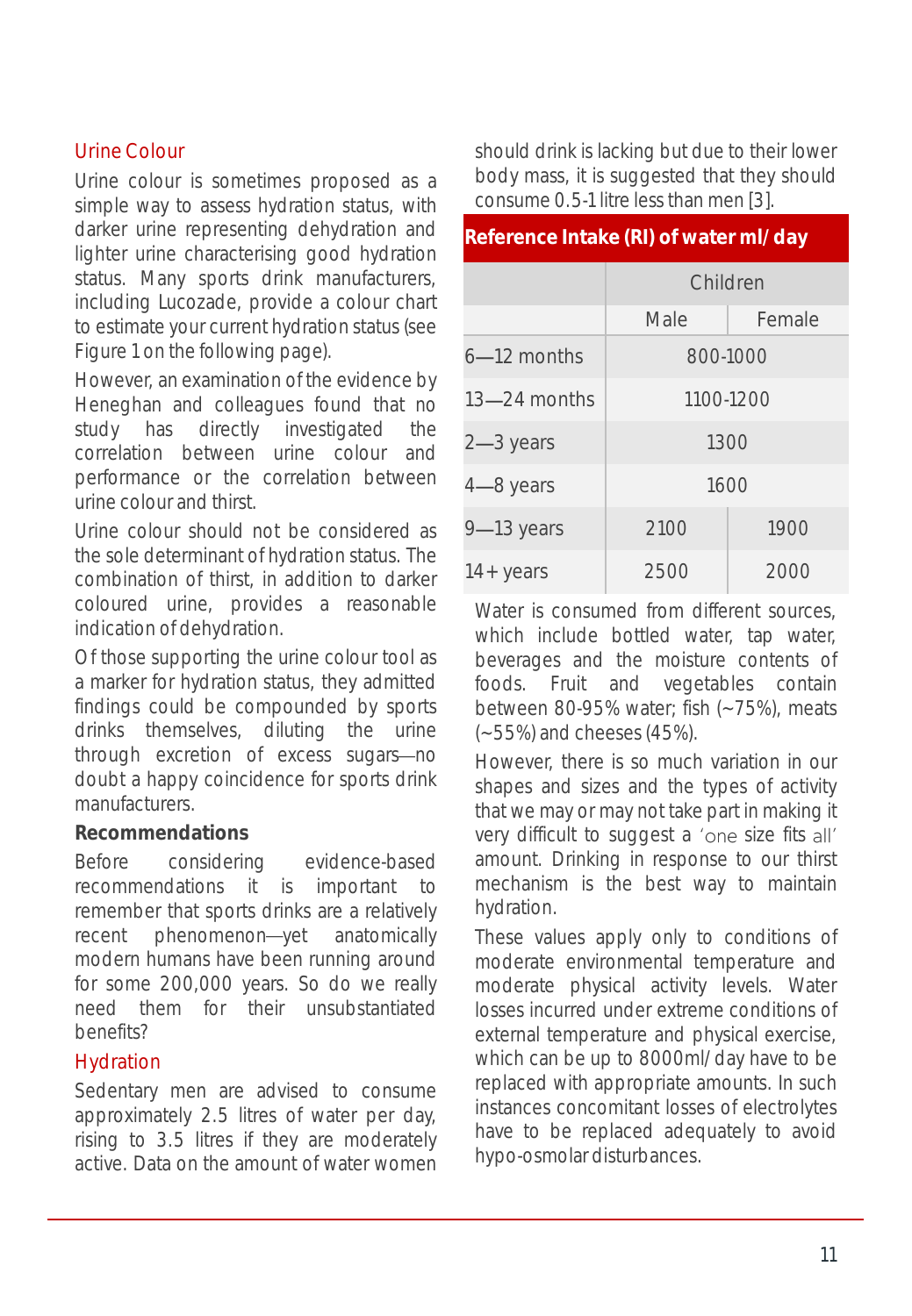#### Energy

On a physiological level, after consuming a high-carbohydrate sports drink blood glucose levels rise, insulin levels are elevated and fatty acid availability is reduced [11]. For sedentary individuals who do not have a high demand for energy, the spike in blood sugar levels causes a cascade of reactions eventually resulting in the conversion of glucose into fats. Long-term consumption in inactive individuals can cause weight gain and lead to obesity, type 2 diabetes and cardiovascular disease.

For individuals wanting to lose weight, drinking sports drinks may lead to extra hours in the gym as the body is being fuelled by the carbohydrate present in the drink rather than existing energy stores. Low to moderate intensity physical activity is recommended for those wanting to lose weight or for individuals starting a programme of exercise after an extended period of physical inactivity.

#### **Recovery**

It is important to provide the body with the

right nutrients to refuel and recover after exercise. If we don't, our muscles may ache for extended periods and we may feel lethargic and lack motivation.

Protein is essential for recovery, immune function and the growth and maintenance of lean body mass. In sedentary individuals, 0.8 - 1.0g per kg bodyweight per day is sufficient but in exercising individuals more isrequired.

Trained individuals need 1.2-1.4g per kg bodyweight and strength athletes may need up to 2g per kg bodyweight per day in order to see noticeable improvements in the short term. Ideally protein should be ingested within 1-2 hours after exercise to maximise the benefits [13].

Milk has been put forward as a healthy postexercise drink, providing protein, vitamins and mineral and also hydration. A 200ml glass of semi-skimmed milk contains as much calcium as 63 Brussel sprouts, which contributes to the growth and maintenance of teeth and bones and normal muscle and nerve function [14].



#### **Figure 1.**

This is the urine chart provided by Lucozade and comes with the caveat:

This urine chart provides an estimate of your hydration status only. This site is not a substitute for professional advice and does not provide any medical services. You should always promptly seek professional care if you have any concerns about your health.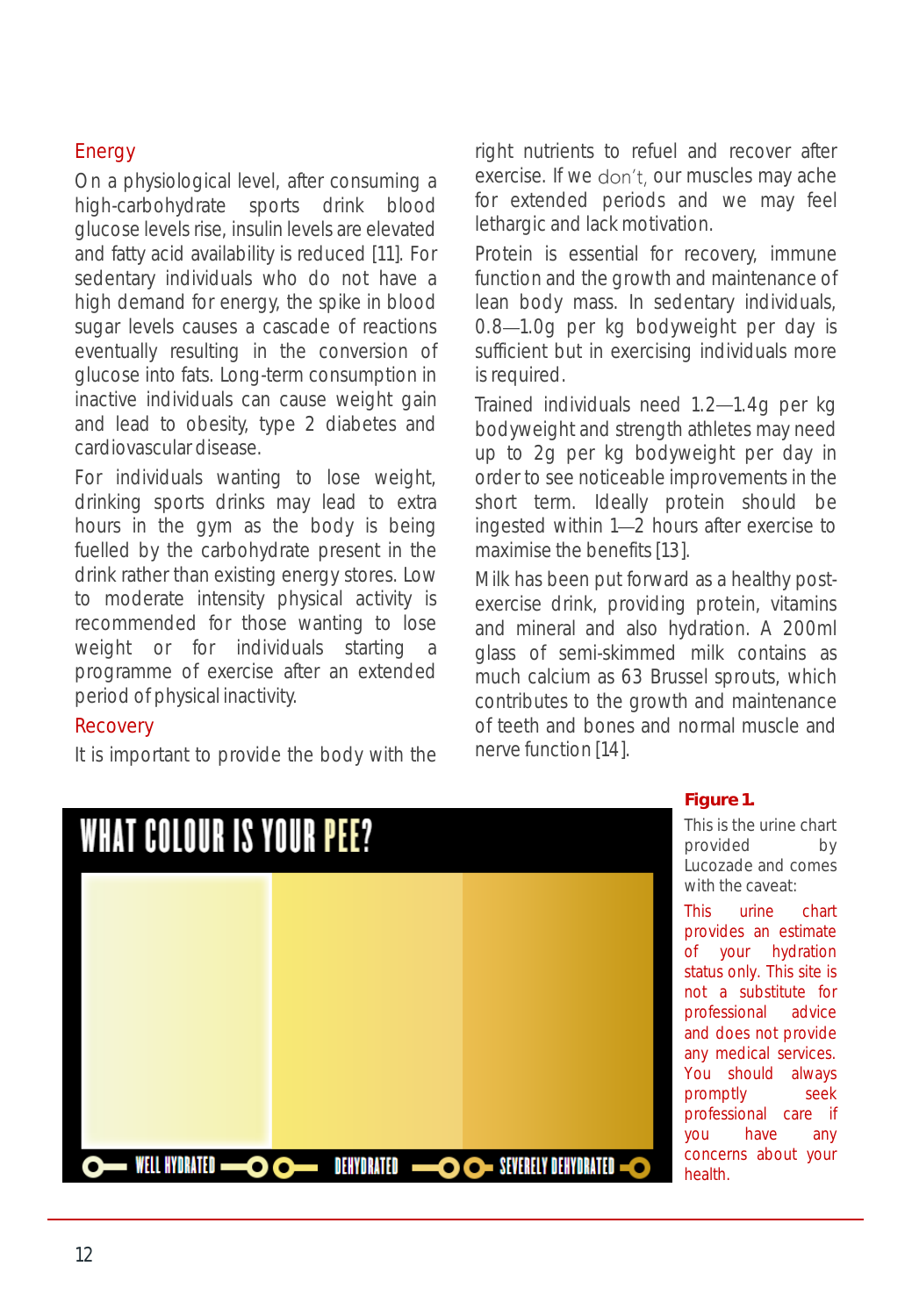

## **REFERENCES**

- 1. Transcript of interview with Dr. Robert Cade (Accessed 01/09/2015 from: <http://www.huffingtonpost.com/huff-wires/20071127/obit-cade/>)
- 2. Pepsi suing Coca-Cola over Powerade Ads (accessed 01/09/2015 from: [http://www.huffingtonpost.com/2009/04/14/pepsi-suing-cocacola\\_n\\_186709.html](http://www.huffingtonpost.com/2009/04/14/pepsi-suing-cocacola_n_186709.html))
- 3. EFSA. (2010). Scientific Opinion on Dietary Reference Values for Water.
- 4. SACN. (2015). Carbohydrates and Health.
- 5. Cairns, S. P., & Lindinger, M. I. (2008). Do multiple ionic interactions contribute to skeletal muscle fatigue? *Journal of Physiology,* 4039-4054.
- 6. Noakes, T. (2012). Waterlogged: The Serious Problem of Overhydration in Endurance Sports.
- 7. Heneghan, C., *et al.* (2012). The evidence underpinning sports performance products: a systematic assessment. *BMJ Open,* 2.
- 8. Heneghan, C., *et al.* (2012). Mythbusting sports and exercise products. (Accessed 01.09/2015 from: [http://www.bmj.com/content/345/bmj.e4848\)](http://www.bmj.com/content/345/bmj.e4848)
- 9. Dion *et al.* (2013). Half-marathon running performance is not improved by a rate of fluid intake above that dictated by thirst sensation in trained distance runners. *European Journal of Applied Physiology.*
- 10. Goulet, E. D. B. (2011). Effect of exercise-induced dehydration on time0trial exercise performance: a metaanalysis. *British Journal of Sports Medicine, 45* (14), 1149-1156.
- 11. Horowitz, J. F., *et al.* (1997). Lipolytic suppression following carbohydrate ingestion limits fat oxidation during exercise. *American Journal of Physiology, 273,* 768-775.
- 12. Benelam, B., & Wyness, L. (2010). Hydration and health: a review. *Nutrition Bulletin, 36,* 3-25.
- 13. BDA. (2014). Food Fact Sheet-Sport.
- 14. The Dairy Council. (2015). Milk Factsheet.